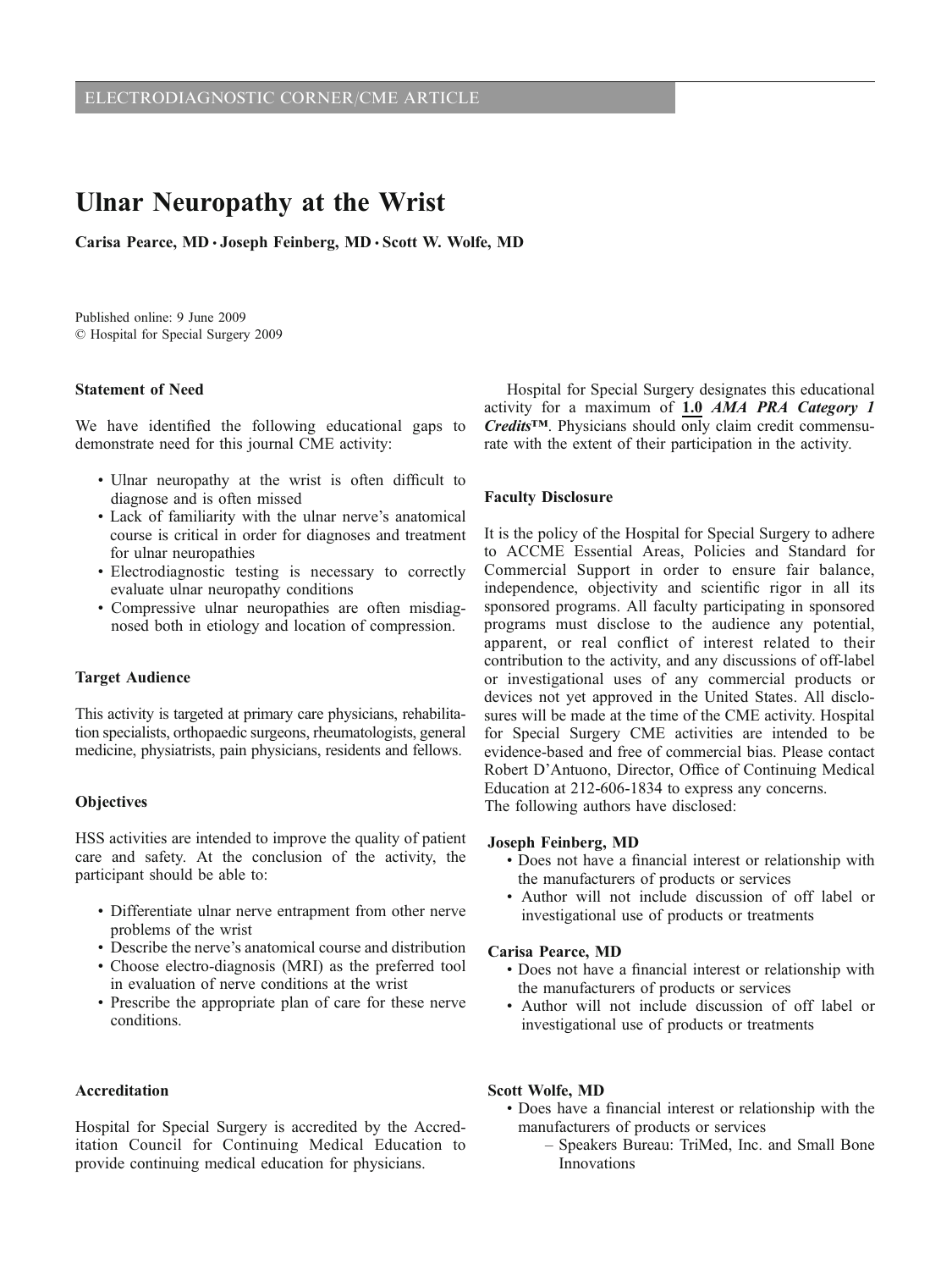– Supported/Contracted Research: Praxim

& Author will not include discussion of off-label or investigational use of products or treatments

The following planning committee members have disclosed:

#### Charles Cornell, MD

- & Does have a financial interest or relationship with the manufacturers of products or services
	- Salary, Royalty, or Honoraria: Exactech

## Robert D'Antuono, MHA

& Does not have a financial interest or relationship with the manufacturers of products or services

### Natanya Gayle, MPH

& Does not have a financial interest or relationship with the manufacturers of products or services

#### Instructions for Post-Test and CME Credit

In order to earn CME credit for this journal activity, you must read the article and successfully pass the post-test. A passing grade of 70% is required to earn credit.

## The accreditation period for this journal CME is May 1,

2009 – April 30, 2010. For questions related to the posttest, contact Robert D'Antuono, MHA, Director of Professional Education at 212-606-1834.

#### Option 1: Take the post-test on-line.

- 1. Go to the HSS Journal homepage at [www.springer.](http://www.springer.com/11420) [com/11420](http://www.springer.com/11420)
- 2. Under the Society tab, please click on the article titled "Ulnar Neuropathy at the Wrist" to view the full-text PDF article. You will also have the option to click on the CME icon to complete the test.

### Option 2: Take the post-test via hard copy printed in the Journal.

You may complete the hard copy of the post-test. Please mail the test to:

> Office of Continuing Medical Education Education Division 535 East 70th Street New York, NY 10021 Attn: Journal CME Post-Test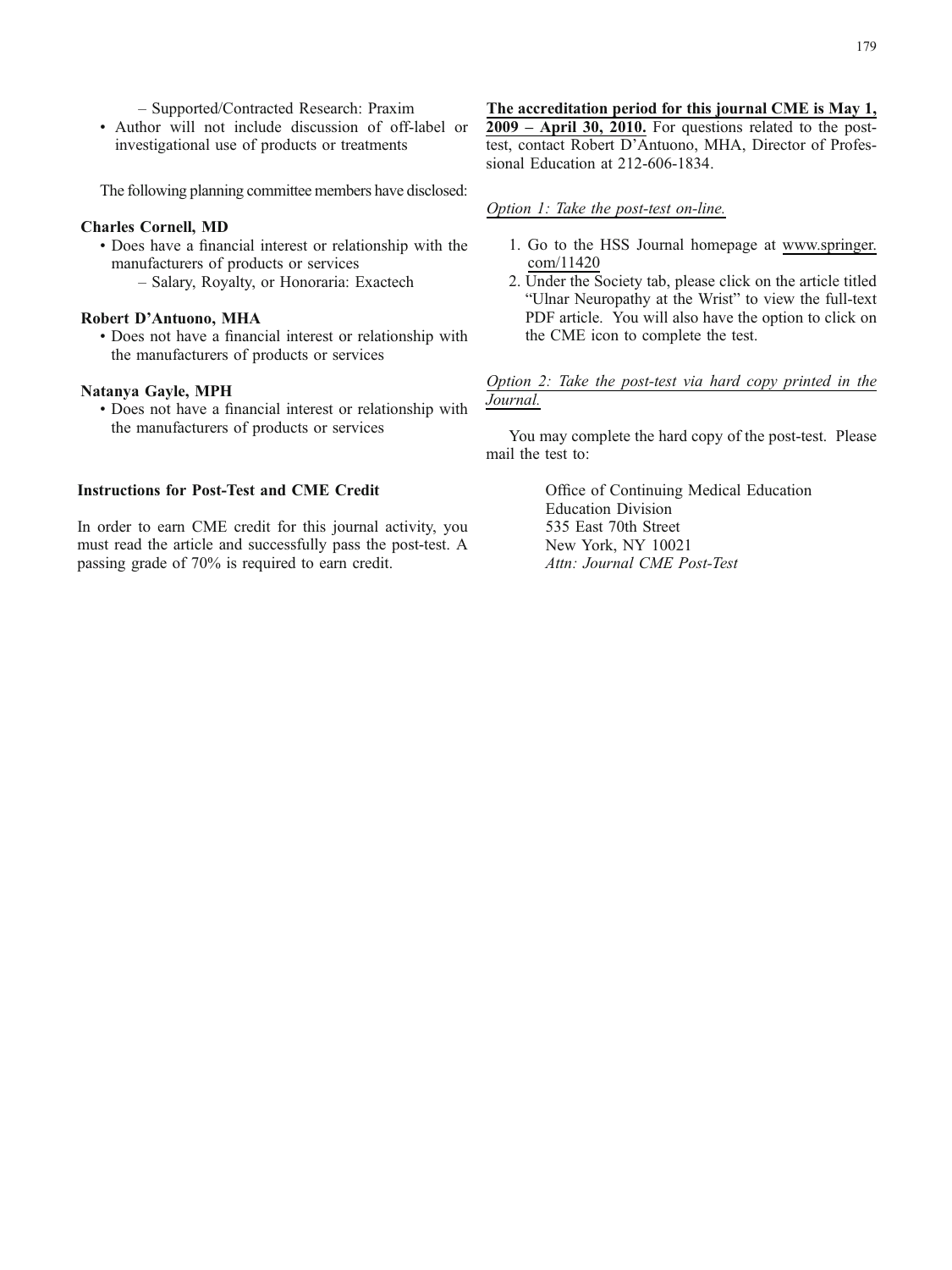ELECTRODIAGNOSTIC CORNER/CME ARTICLE

# Ulnar Neuropathy at the Wrist

Carisa Pearce, MD · Joseph Feinberg, MD · Scott W. Wolfe, MD

Received: 19 September 2008/Accepted: 22 January 2009/Published online: 9 June 2009  $©$  Hospital for Special Surgery 2009

Abstract A case of ulnar nerve compression at the wrist within Guyon's canal is reported. The clinical presentation initially appeared consistent with an ulnar nerve entrapment at the elbow. The true diagnosis of an ulnar sensorimotor nerve lesion occurring within the canal of Guyon was made electrophysiologically. Magnetic resonance imaging demonstrated compression of the nerve within the canal by a ganglionic cyst, which was confirmed by surgical intervention. Ulnar nerve entrapment at the wrist is uncommon and difficult to diagnose; therefore, it is important to understand the nerve's anatomical course and distribution to allow for accurate diagnosis by clinical and electrodiagnostic evaluations. Electrodiagnosis is an important tool in identifying ulnar nerve lesions at the wrist while excluding other disorders in the differential and recognizing coexisting pathology.

Keywords ulnar neuropathy Guyon's canal. ulnar nerve compression · entrapment neuropathy · ganglion.wrist

#### Case presentation

A 29-year-old right-handed female presented with 2 weeks of numbness and tingling in her right hand. She also noted clumsiness in that hand. She did not report a history of trauma or injury to her head, neck, or right upper extremity. The symptoms were aggravated by applying ice and by typing. The patient denied overt weakness of her right upper extremity, neck pain, or shoulder pain. A review of systems

S. W. Wolfe, MD Department of Hand and Upper Extremity, Hospital for Special Surgery, 535 East 70th Street, New York, NY 10021, USA J. Feinberg, MD Department of Physiatry, Hospital for Special Surgery, 535 East 70th Street, New York, NY 10021, USA

C. Pearce, MD (*\**) Physical Medicine and Rehabilitation, New York Presbyterian Hospital, New York, NY 10065, USA e-mail: carisap@gmail.com

was otherwise normal. Her past medical history was significant for a right shoulder labral tear for which she underwent arthroscopic labral reinsertion in February of 2007. She did report a history of similar right hand symptoms several years earlier, which she attributed to her shoulder injury after electrodiagnostic studies were unrevealing.

On physical exam, her cervical spine demonstrated full painless range of motion with no exacerbation of her right upper extremity symptoms. Examination of her shoulder revealed full abduction in external rotation with negative Wright's and Adson's tests. There was no evidence of muscle atrophy or skin changes in the extremity. Tinel's sign was positive over the ulnar nerve at the elbow with radiation to the finger tips. Tinel's sign was also positive over the ulnar nerve at the wrist with dysesthetic sensations into the hypothenar eminence. The medial half of the palmar aspect of the hand, including the hypothenar eminence, along with the palmar side of the fourth and fifth digits showed decreased sensation to light touch using the Semmes–Weinstein monofilament test. Both Tinel's sign over the median nerve and Phalen's test were negative. Froment's and Wartenberg's signs were negative, though mild weakness of the abductor digiti minimi (ADM) was noted.

An elbow extension night splint was prescribed and a nerve conduction study was performed 4 weeks after the onset of symptoms to help clarify the diagnosis. Nerve conduction studies of both median nerves and the left ulnar nerve were normal. The right segmental motor branch of the ulnar nerve showed a reduced amplitude (2.1 mV; Table [1\)](#page-3-0). The right ulnar sensory amplitude was decreased proximal to the wrist (20.7 mV) when compared to distally at the palm (76.5 mV) and was also decreased when compared to the left side (89.6 mV; Table [2\)](#page-3-0). The dorsal ulnar cutaneous sensory amplitudes were normal and symmetric bilaterally. There was no focal slowing or drop in amplitude in the right motor nerve across the elbow to either the ADM or the first dorsal interosseus (FDI; Table [1](#page-3-0)). Electromyographic needle evaluation of the right FDI revealed a decreased recruitment pattern. The right ADM showed abnormal spontaneous activity and a discrete recruitment pattern which was decreased (Table [3](#page-4-0)). Therefore, there was electrodiagnostic evidence of compression of the right ulnar nerve at the wrist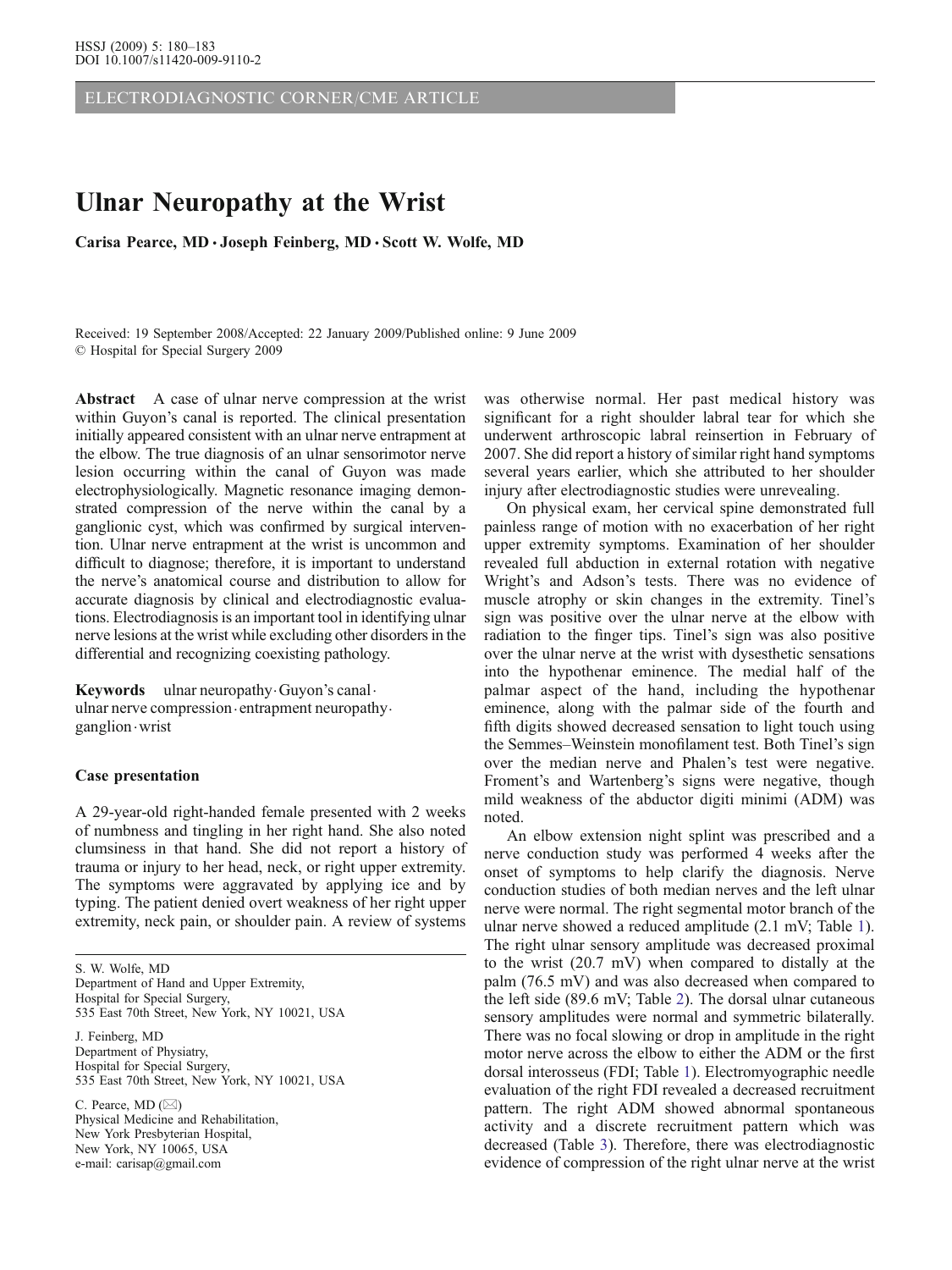| Nerve                                                         | <b>Site</b>                     | (ms)              | Onset Norm onset O-P Amp Norm<br>(ms) | (mV)              | $O-P$ Amp | Site 1                 | Site 2           | Delta-0<br>(ms) | Dist<br>(cm) | Vel<br>(m/s) | Norm Vel<br>(m/s) |
|---------------------------------------------------------------|---------------------------------|-------------------|---------------------------------------|-------------------|-----------|------------------------|------------------|-----------------|--------------|--------------|-------------------|
| Right median motor<br>(Abd Poll)<br>Brev) $29.5^{\circ}$ C    | Wrist<br>Pron Ter               | 2.8<br>6.7        | < 3.6                                 | 14.5<br>14.6      | $>\!\!4$  | Pron Ter               | Wrist            | 3.9             | 24           | 61.5         | >50               |
| Right ulnar Seg<br>motor (Abd Dig<br>Minimi) $28.1^{\circ}$ C | Wrist<br>Aby FCU<br>Aby UIn Gry | 3.4<br>6.4<br>8.3 | $<$ 3.6                               | 2.1<br>1.6<br>1.8 | >3        | Aby FCU<br>Aby Uln Gry | Wrist<br>Aby FCU | 3<br>1.9        | 20.5<br>9.5  | 68.3<br>-50  | >50<br>>50        |
| Right ulnar Seg FDI<br>motor (FDI)<br>$29.3$ °C               | Wrist<br>Aby FCU<br>Aby UIn Gry | 3.8<br>7.2<br>9.1 | $<$ 3.6                               | 5.5<br>5.8<br>5.7 | >3        | Aby FCU<br>Aby UIn Gry | Wrist<br>Aby FCU | 3.4<br>1.9      | 21.5<br>10.5 | 63.2<br>55.3 | >50<br>>50        |

<span id="page-3-0"></span>Table 1 Nerve conduction studies: motor summary

O-P onset to peak, Pron Ter pronator teres, FCU flexor carpi ulnaris, Uln Grv ulnar groove, Amp amplitude, Dist distance, Vel velocity

within Guyon's canal. This was consistent with a lesion in the proximal canal affecting both the sensory and motor components of the ulnar nerve before it bifurcates. According to the most recent classification system of five types of ulnar nerve lesions at the wrist, this lesion could be classified as a type 1 based on these results [\[1](#page-5-0)]. A magnetic resonance image (MRI) of the hand was performed to further evaluate the nerve, which demonstrated a multiloculated cystic structure consistent with a ganglion in Guyon's canal just proximal to the hook of the hamate. The cyst measured 1.2 cm $\times$ 4 mm and was compressing the ulnar nerve against the pisiform bone (Figs. [1](#page-4-0) and [2](#page-4-0)).

Surgical intervention was recommended. The patient underwent open exploration of Guyon's canal with excision of the ganglion which emanated from the pisotriquetral joint. A tissue sample was sent to pathology and was confirmed to be a ganglionic cyst. On follow-up 10 days after the operation, the patient had a mild subjective decrease in sensation and slight dysesthesia in the ulnar nerve distribution of the hand with intact strength.

#### **Discussion**

Ulnar nerve entrapment at the wrist is uncommon and difficult to diagnose; therefore, it is important to understand the nerve's anatomical course and distribution to allow for accurate diagnosis by clinical and electrodiagnostic evaluations. Electrodiagnosis is proving to be an important tool in identifying ulnar nerve lesions at the wrist while excluding other disorders in the differential such as brachial lower trunk plexopathy and C8–T1 radiculopathy [\[2](#page-5-0)]. Because associated complaints of paresthesias and trace weakness are frequently nonspecific and coexisting pathologies are common, the diagnosis of these lesions is difficult [\[3](#page-5-0), [4](#page-5-0)]. Though there are many potential sites of injury to the ulnar nerve between the brachial plexus and the hand, the nerve's course renders it most vulnerable at the elbow and less commonly at the wrist [[4\]](#page-5-0).

The ulnar nerve originates from the C8 and T1 nerve roots and then branches off the medial cord of the brachial plexus. It passes through the axilla, arm, elbow, and

| Nerve                                                        | Site                     | (ms)       | Onset Norm onset O-P Amp Norm O-P Site 1<br>(ms) | (mV)         | Amp |                          | Site 2                     | Delta-0<br>(ms)   | Dist<br>(cm)      | Vel<br>(m/s) | Norm Vel<br>(m/s) |
|--------------------------------------------------------------|--------------------------|------------|--------------------------------------------------|--------------|-----|--------------------------|----------------------------|-------------------|-------------------|--------------|-------------------|
| Left dorsal cutaneous<br>(4th web space)<br>$31.8$ °C        | Wrist                    | 1.3        |                                                  | 31.2         |     | Wrist                    | 4th web space              | 1.3               | 7.5               | 57.7         |                   |
| Right dorsal cutaneous Wrist<br>(4th web space)<br>$30.4$ °C |                          | 1.3        |                                                  | 41.2         |     | Wrist                    | 4th web space              | 1.3               | 7.0               | 53.8         |                   |
| Right median (palmar)<br>sensory (2nd Digit)<br>$27.7$ °C    | Mid Palm<br>Wrist        | 1.2<br>2.7 | <3.2                                             | 42.0<br>52.3 |     | Mid Palm<br>Wrist        | 2nd Digit<br>Mid Palm      | 1.2<br>1.5        | 7.5<br>8.5        | 62.5<br>56.7 | >45               |
| Left ulnar sensory<br>$(5th$ Digit)<br>$31.8^{\circ}$ C      | Wrist                    | 2.5        | <3.2                                             | 89.6         | >10 | Wrist                    | 5th Digit                  | 2.5               | 0.0               |              |                   |
| Right ulnar (palmar)<br>sensory (5th Digit)<br>$28.2$ °C     | Palm<br>Wrist<br>Aby FCU | 1.6<br>2.8 | <3.2                                             | 76.5<br>20.7 | >10 | Palm<br>Wrist<br>Aby FCU | 5th Digit<br>Palm<br>Wrist | 1.6<br>1.2<br>2.7 | 7.5<br>6.5<br>0.0 | 46.9<br>54.2 | >45               |

Table 2 Nerve conduction studies: sensory summary

O-P onset to peak, Pron Ter pronator teres, FCU flexor carpi ulnaris, Uln Grv ulnar groove, Amp amplitude, Dist distance, Vel velocity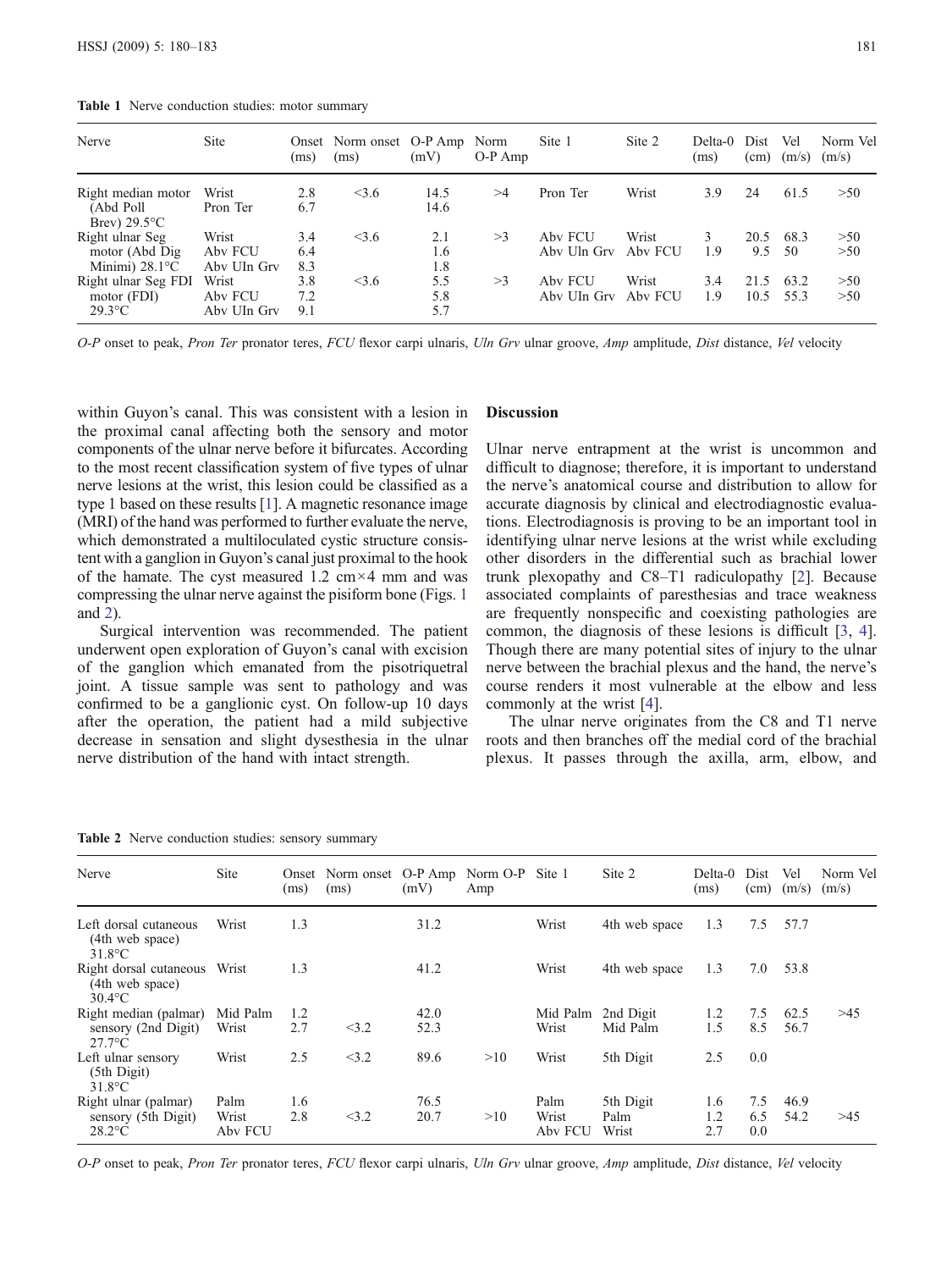<span id="page-4-0"></span>Table 3 Needle electromyography

| Side  | Muscle        | Nerve             | Root     | Ins Act | Fibs     | Psw      | Fascic   | Amp | Dur | Configuration | Rec Pat  | Rec Int |
|-------|---------------|-------------------|----------|---------|----------|----------|----------|-----|-----|---------------|----------|---------|
| Right | Abd Poll Brev | Median            | C8–Ti    | Nml     |          |          | $\left($ | Nml | Nml | Di/triphasic  | Full     | Nml     |
| Right | ist Dor Int   | Ulnar             | $C8-Ti$  | Nml     | $\left($ | $\theta$ | $\theta$ | Nml | Nml | Di/triphasic  | Dec      | Nml     |
| Right | Flex Car Rad  | Median            | $C6-C7$  | Nml     |          | $\theta$ | $\theta$ | Nml | Nml | Di/triphasic  | Full     | Nml     |
| Right | Abd Dig Mm    | Ulnar             | $C8-Ti$  | Nml     | $1+$     | $2+$     | $\theta$ | Nml | Nml | Di/triphasic  | Discrete | Dec     |
| Right | Flex Dig Prof | Ulnar             | $C8.$ Ti | Nml     |          | $\theta$ | $\Omega$ | Nml | Nml | Di/triphasic  | Full     | Nml     |
| Right | Flex Car Uln  | Ulnar             | $C8-Ti$  | Nml     | $\Omega$ | $\theta$ | $\theta$ | Nml | Nml | Di/triphasic  | Full     | Nml     |
| Right | Ext Indicis   | Radial (Post Int) | $C7-C8$  | Nml     | 0        | $\Omega$ | $^{(1)}$ | Nml | Nml | Di/triphasic  | Full     | Nml     |

Flex Car Uln flexor carpi ulnaris, Flex Dig Prof flexor digitorum profundus, Flex Car Rad flexor carpi radialis, Abd Dig Mm abductor digiti minimi, Abd Pol Brev abductor pollicis brevis, Ext Indicis extensor indicis, 1st Dor Int first dorsal interosseus, Psw positive sharp waves, Fibs fibrillations, Fascic fasciculation, Dur duration, Nml normal, Rec Pat recruitment pattern, Dec decreased, Ins Act insertional activity, Rec Int recruitment interval

forearm. Proximal to the wrist, the dorsal cutaneous nerve branches off to the dorsal hand followed by the palmar cutaneous branch to the proximal palm. These two sensory branches to the hand do not go through the canal. The ulnar nerve then courses through Guyon's canal to the palmar surface of the hand. The triangular canal is bordered medially and proximally by the pisiform bone and laterally and distally by the hook of the hamate. It is bounded anteriorly by the flexor carpi ulnaris tendinous insertion along with the anterior carpal ligament and posteriorly by the transverse carpal ligament overlying the pisotriquetral joint. In the canal or as it exits under the palmaris brevis muscle, the nerve bifurcates into the superficial sensory branch and the deep motor branch. The superficial branch supplies sensation to only the ulnar surface of the hypothenar eminence, the ulnar half of the fourth digit and the fifth digit. The deep motor branch gives off a branch to the hypothenar muscles, including the ADM, then turns about the hook of the hamate and deviates laterally across the palm to innervate the dorsal interossei, the third and

fourth lumbricals, the adductor pollicis (AP), the flexor pollicis brevis, and terminates in the FDI [\[4](#page-5-0)–[6\]](#page-5-0).

The ulnar nerve may be compressed anywhere along its course in Guyon's canal causing sensory deficits, motor deficits, or a combination of both. Ulnar nerve lesions at the wrist can be traditionally classified into three types, or more recently classified into five types, based on the location of the lesion [\[1](#page-5-0), [2,](#page-5-0) [4](#page-5-0), [6](#page-5-0)]. The location and, consequently, the classification can be best determined by electrodiagnosis. Type 1 is a lesion located just proximal to or just inside Guyon's canal and results in a mixed motor and sensory neuropathy in the distribution of both the deep motor and superficial sensory branches as described above. Type 2 involves only the superficial branch and is an entirely sensory neuropathy. Type 3 is a proximal lesion of the deep motor branch before it sends innervation to the hypothenar muscles and results in a pure motor neuropathy in this distribution. A type 4 lesion is also a pure motor lesion but occurs after the branch to the hypothenar muscles, therefore sparing them. Type 5 is a pure but limited motor neuropathy



Fig. 1. Axial proton density-weighted magnetic resonance image demonstrating a ganglion cyst (white arrow) compressing the ulnar nerve within Guyon's canal



Fig. 2. Coronal proton density-weighted magnetic resonance image demonstrating the ganglion compressing the ulnar nerve within Guyon's canal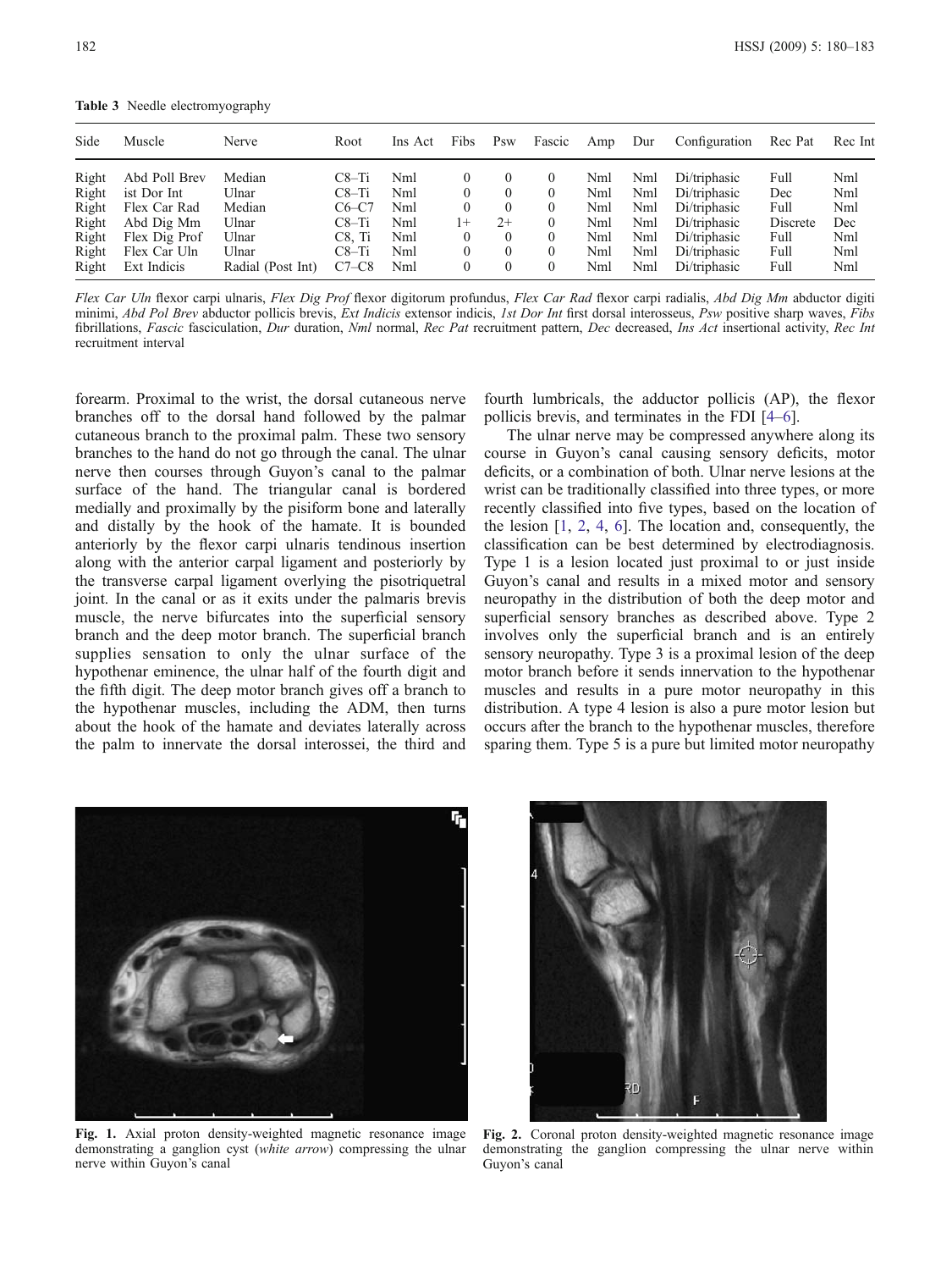<span id="page-5-0"></span>with the lesion occurring just proximal to the distal deep motor branches to the FDI and AP [1, 2, 6].

Ulnar nerve entrapment at the wrist is the second most common ulnar neuropathy after compression at the elbow. Nevertheless, it is still rare occurring with a frequency which is one twentieth of that occurring at the elbow [2, 7]. The numerous causes of ulnar nerve lesions at the wrist are well described, but the reported incidences are variable. This is likely due to the limited existing studies, which essentially consists of reports of a small number of cases or reviews of individual case reports. The most common reported causes are ganglion cyst compression and chronic trauma (occupational neuritis, repetitive trauma neuropathies) [3–6, 8–11]. Compression caused by ganglia can be further subdivided. Ganglia that originate proximally at the pisotriquetral or radioulnar joints are sometimes palpable and cause sensory and motor deficits (type 1) [5]. Ganglia that originate from the distal row of carpus are usually impalpable and cause purely motor deficits that often spare the hypothenar muscles (type III) [5]. The findings based on the individual case reports may not represent the true distribution of causes. One retrospective study of 31 subjects by Murata et al. found the most common cause to be idiopathic (45%) [12]. Other important causes to consider include ulnar artery disease, acute trauma or fracture, aberrant muscles, tumors, osteoarthritis, rheumatoid arthritis, joint dislocations, and activities with prolonged wrist extension [4, 5, 12]. Handlebar palsy is a recently described cause in bicycle and motorcycle riders usually occurring as an isolated deep motor branch lesion [12, 13].

Despite the specific cause, ulnar neuropathy is traditionally a clinical diagnosis based on history and physical exam which includes sensory and strength testing, as well as special maneuvers. This is founded on an understanding of the nerves course and sensorimotor innervation as reviewed above. However, the evaluation can be complicated by commonly nonspecific or atypical presentations, coexisting pathologies (carpal tunnel syndrome), and the infrequent occurrence of this condition [3]. Electromyography and nerve conduction are essential tools to confirm the diagnosis, detect the location of the lesion, allow classification, and determine the extent of nerve damage in order to further guide diagnostic and therapeutic decisions. This is of particular importance in cases of acute compressive injury that require immediate surgical intervention [3, 11].

The case described here involves ulnar nerve entrapment at the wrist caused by a ganglion cyst arising from the proximal pisotriquetral joint and leading to subtle sensory

and motor symptoms found to be consistent with a type 1 lesion by electrodiagnosis. This case illustrates how the presentation of an ulnar neuropathy at the wrist is often nonspecific and can be complicated by coexisting pathologies. Considering the high incidence of ulnar nerve entrapment at the elbow and a positive Tinel's sign at the elbow, a lesion occurring in this location was initially deemed more likely. The diagnosis of a lesion occurring within Guyon's canal was revealed electrophysiologically. This demonstrates how an understanding of the anatomy, along with proper electrodiagnosis, can be used to accurately identify the location of a lesion. The compressive ganglion could then be detected by MRI, allowing for successful treatment by surgical decompression.

#### References

- 1. Wu JS, Morris JD, Hogan GR (1985) Ulnar neuropathy at the wrist: case report and review of literature. Arch Phys Med Rehabil 66:785–788
- 2. Seror P (1999) Ulnar conduction block at the wrist. Arch Phys Med Rehabil 80:1346–1348
- 3. Chiodo A, Chad E (2007) Ulnar neuropathy at or distal to the wrist: traumatic versus cumulative stress cases. Arch Phys Med Rehabil 88(4):504–512
- 4. Shea DJ, McClain EJ (1969) Ulnar-nerve compression syndromes at and below the wrist. J Bone Joint Surg Am 51(6):1095–1103
- 5. Vanderpool DW, Chalmers J, Lamb DW, Whiston TB (1968) Peripheral compression lesions of the ulnar nerve. J Bone Joint Surg Br 50(4):792–803
- 6. Erkin G, Uysal H, Keleş I, Aybay C, Ozel S (2006) Acute ulnar neuropathy at the wrist: a case report and review of the literature. Rheumatol Int 27(2):191–196
- 7. Elhassan B, Steinmann SP (2007) Entrapment neuropathy of the ulnar nerve. J Am Acad Orthop Surg 15(11):672–681
- 8. Archbold JA (1979) Ulnar nerve entrapment at the wrist. Ulster Med J 48(1):62–64
- 9. Inaparthy PK, Anwar F, Botchu R, Jähnich H, Katchburian MV (2008) Compression of the deep branch of the ulnar nerve in Guyon's canal by a ganglion: two cases. Arch Orthop Trauma Surg 128(7):641–643
- 10. Waugh RP, Pellegrini VD Jr (2007) Ulnar tunnel syndrome. Hand Clin 23(3):301–310, v. Review
- 11. Aguiar PH, Bor-Seng-Shu E, Gomes-Pinto F, Almeida- Leme RJ, Freitas AB, Martins RS, Nakagawa ES, Tedesco-Marchese AJ (2001) Surgical management of Guyon's canal syndrome, an ulnar nerve entrapment at the wrist: report of two cases. Arq Neuropsiquiatr 59(1):106–111
- 12. Murata K, Shih JT, Tsai TM (2003) Causes of ulnar tunnel syndrome: a retrospective study of 31 subjects. J Hand Surg (Am) 28(4):647–651
- 13. Capitani D, Beer S (2002) Handlebar palsy—a compression syndrome of the deep terminal (motor) branch of the ulnar nerve in biking. J Neurol 249(10):1441–1445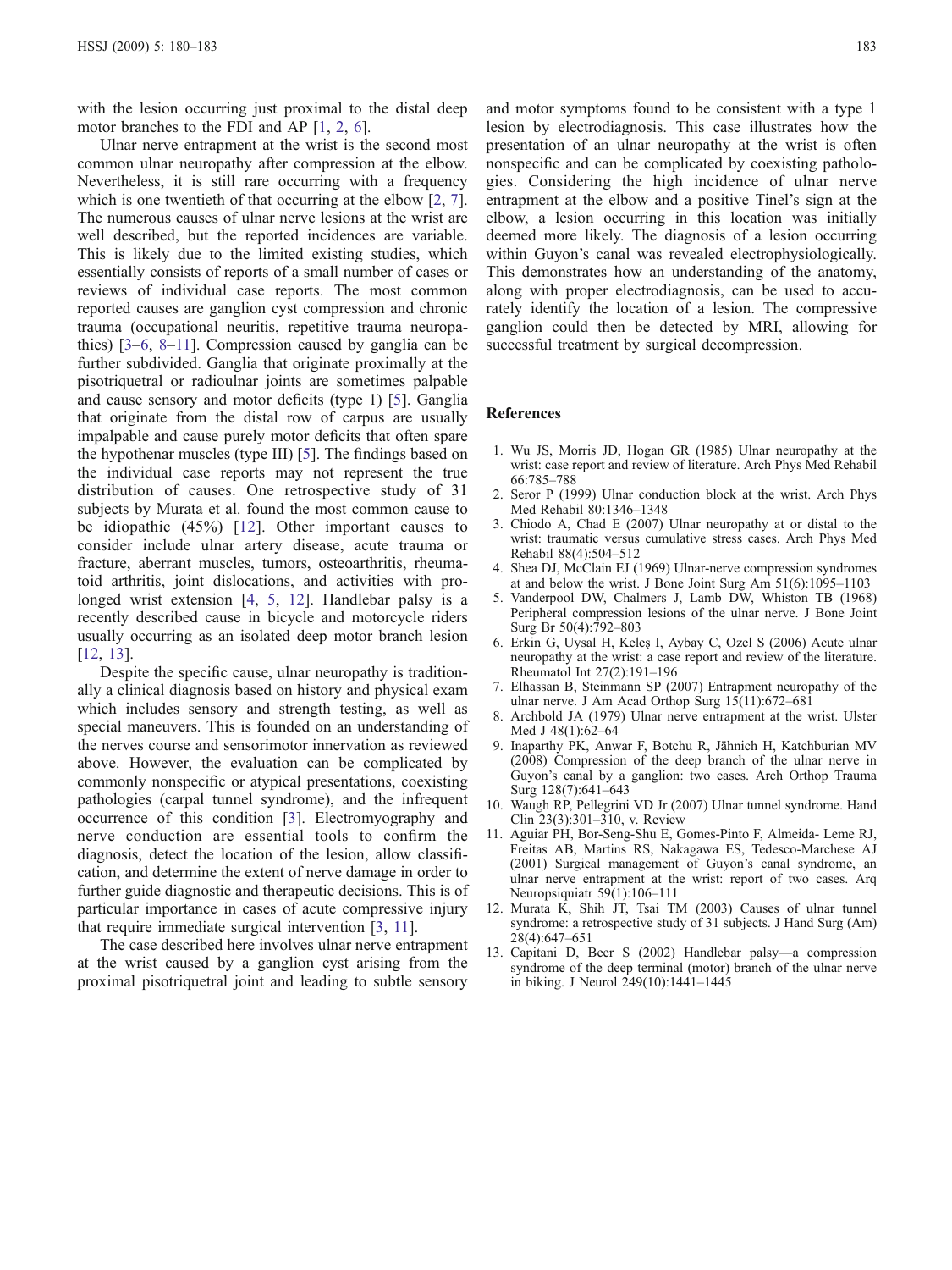# Ulnar Neuropathy at the Wrist: Questions

Please read each question and circle the correct answer.

- 1. Handlebar palsy in cyclists usually involves:
	- a. median sensory nerve
	- b. ulnar sensory nerve
	- c. median motor branch
	- d. ulnar motor branch
- 2. The most common site of compression of the ulnar nerve is:
	- a. at the wrist
	- b. in the mid forearm
	- c. at the elbow
	- d. in the mid arm
- 3. A type 2 lesion of the ulnar nerve at the wrist involves:
	- a. the superficial sensory branch
	- b. the deep motor and sensory branch
	- c. the deep motor branch including innervation of the hypothenar muscles
	- d. the deep motor branch sparing the hypothenar muscles
- 4. The deep motor branch of the ulnar nerve at the wrist innervates:
	- a. abductor pollicus brevis
	- b. abductor digiti minimi
	- c. ulnar skin surface of the hypothenar eminence
	- d. none of the above
- 5. A 68 y.o. female undergoes ulnar nerve transposition for severe ulnar nerve compression at the elbow with symptoms of claw deformity, atrophy and loss of sensation in the ring and small fingers. Two months after surgery, her pain is improved, her small finger Semmes Weinstein monofilament testing shows improvement, but her claw posture has worsened considerably. You advise no further ulnar nerve intervention because:
	- a. revision ulnar nerve surgery is uniformly unsuccessful after the age of 50
	- b. worsening claw deformity suggests median neuropathy
	- c. claw posture worsens as the profundus muscles strengthen
	- d. claw posture worsens as the intrinsic muscles further degenerate
	- e. this response suggests brachial plexus involvement or Pancoast tumor

6. A 25 y.o. roofer presents to the emergency department 2 hours after a nail gun accident. He has a puncture wound in his mid palm and a nail exiting from his dorsal hand. His attempt at pinch is shown in figure 1. His radiographs are shown in figure 2. He has normal sensation throughout the hand and a moderate degree of pain. There is minimal swelling of the hand and passive extension of the interphalangeal joints is not painful. You advise tetanus prophylaxis, operative exploration, irriga-



Figure 1



Figure 2